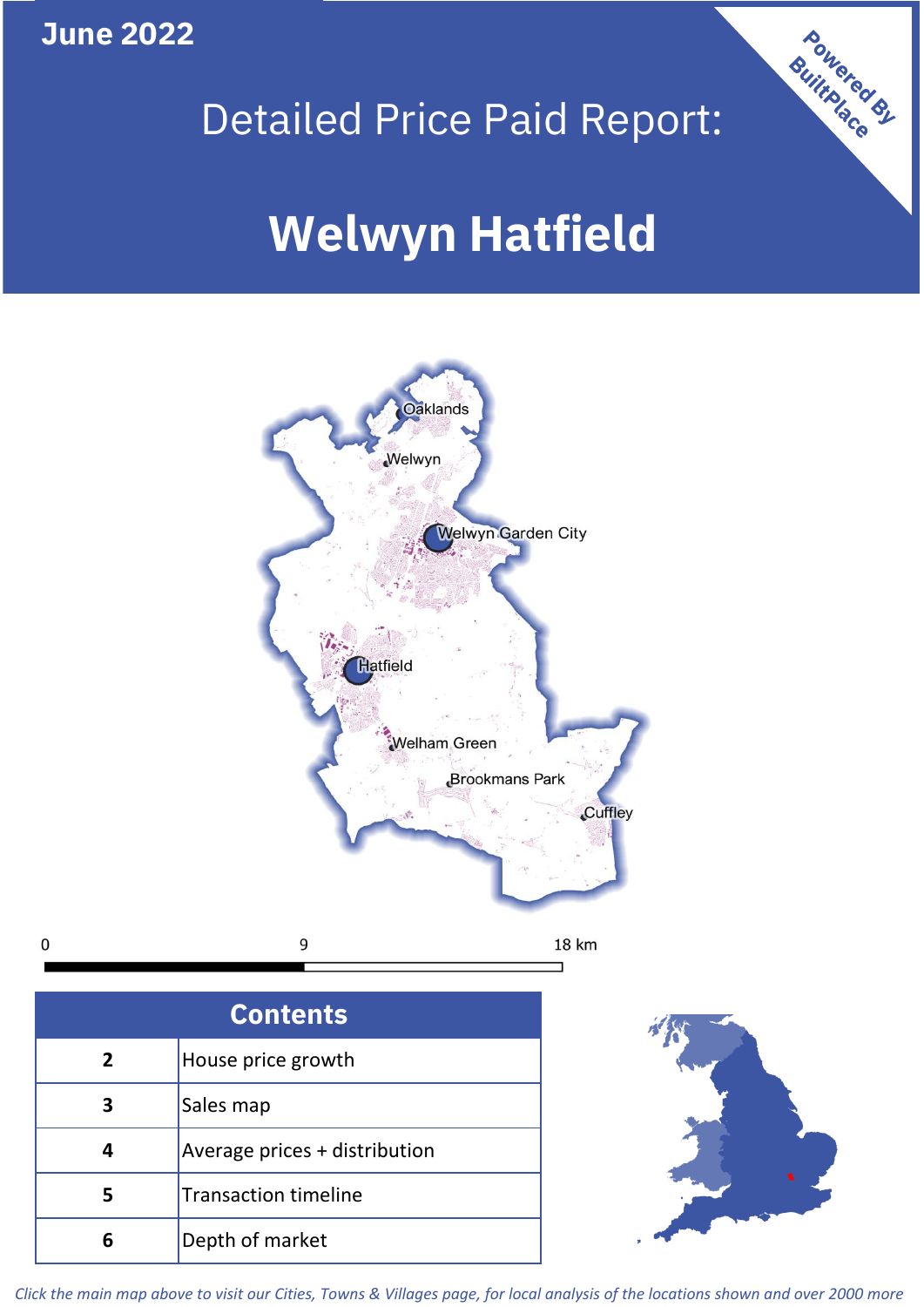### **Headline Data**

|                     | <b>Current level</b> | 3 month  | <b>Annual</b> | 5 year  | 10 year |
|---------------------|----------------------|----------|---------------|---------|---------|
| <b>House prices</b> | £438,808             | 0.3%     | 8.4%          | 14.2%   | 75.0%   |
| <b>Transactions</b> | 1,540                | $-11.0%$ | 19.0%         | $-0.9%$ | 20.5%   |

# **House Price Growth (April 2022 data)**

#### *Annual Change in House Prices*



House prices in Welwyn Hatfield grew by 8.4% in the 12 months to April 2022 (based on 3-month smoothed data). By comparison national house prices grew by 10.7% and prices in the East of England grew by 11.6% over the same period.

Welwyn Hatfield house prices are now 72.3% above their previous peak in 2007, compared to +64.9% for the East of England and +52.9% across England.



#### *Year-To-Date Change in House Prices, December to April*

Local prices have grown by 1.1% in 2022 so far, compared to a fall of 0.4% over the same period last year.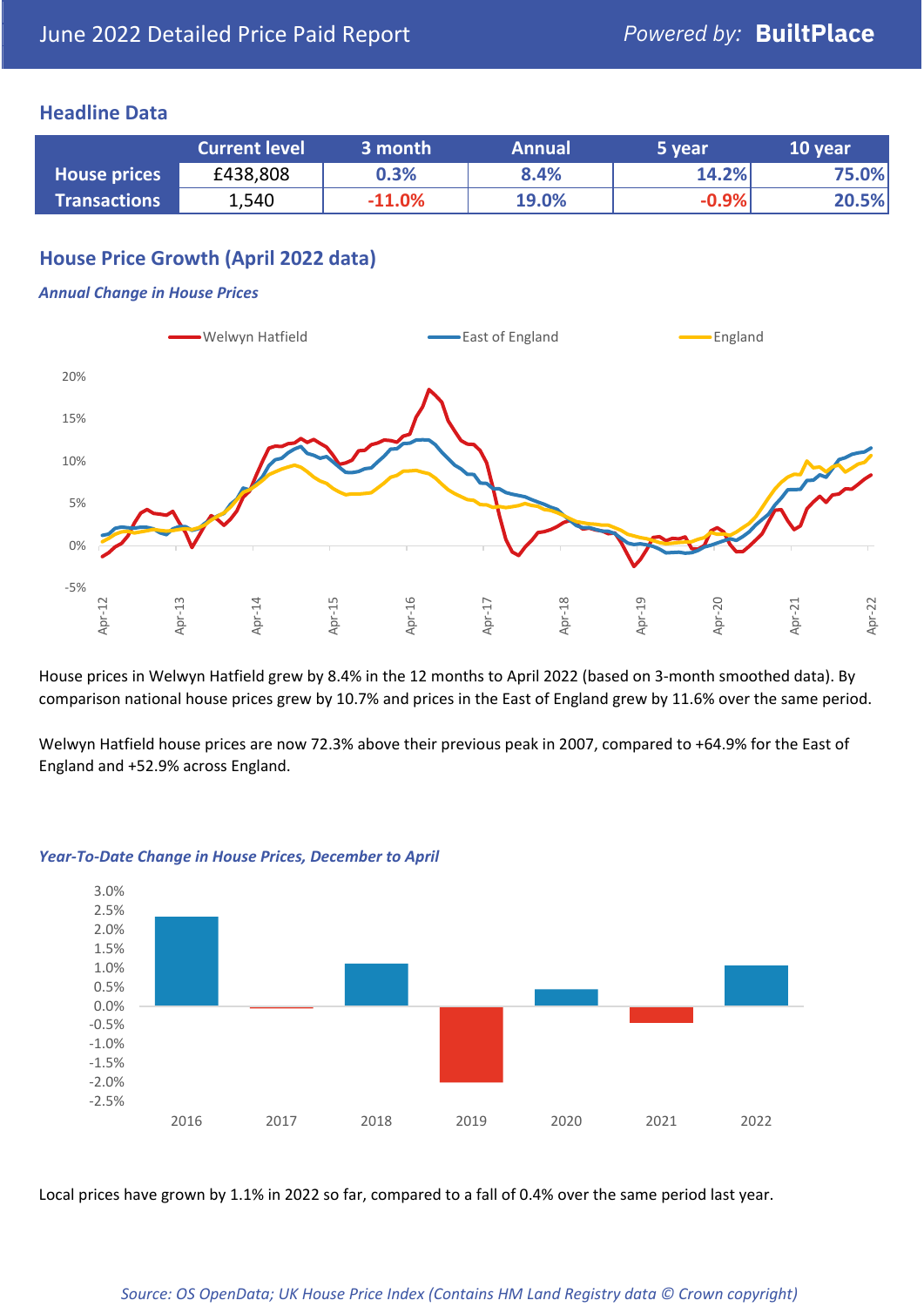# **House Price Map**

#### *12 months to April 2022*



*Each point is one postcode, coloured by the average value relative to all sales in this local authority (price bands are LA-specific quintiles).*

# **Map Key**

| Min      | <b>Max</b> |                            |
|----------|------------|----------------------------|
| Up to    | £280,000   | 1st quintile / lowest 20%  |
| £280,000 | £371,000   | 2nd quintile               |
| £371,000 | £447,000   | 3rd quintile               |
| £447,000 | £655,000   | 4th quintile               |
| £655,000 | and over   | 5th quintile / highest 20% |

### *Source: OS OpenData; UK House Price Index (Contains HM Land Registry data © Crown copyright)*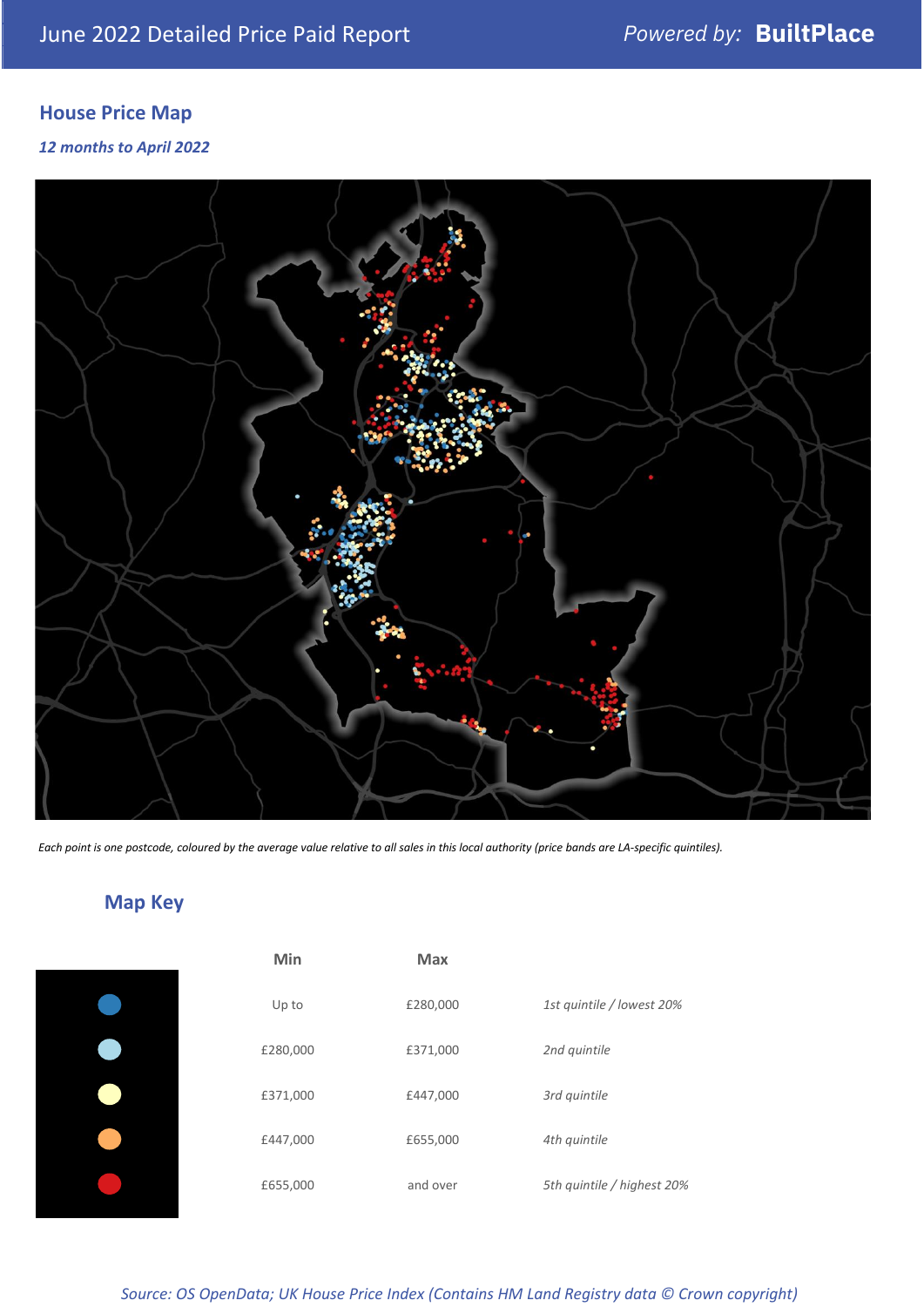# **Average House Price by Property Type**

#### *12 months to April 2022*



|                 | <b>New</b>           | <b>Second hand</b> |  |  |
|-----------------|----------------------|--------------------|--|--|
| <b>Flat</b>     | £128,291             | £266,782           |  |  |
| <b>Terraced</b> | No recorded<br>sales | £391,487           |  |  |
| Semi-detached   | £484,000             | £535,571           |  |  |
| <b>Detached</b> | £600,000             | £979,571           |  |  |

## **House Price Distribution by Year**

*All properties, by price band and calendar year (2020 = year to date)*

|                    | 1997 | 2002 | 2007 | 2012 | 2017 | 2019 | 2020 |
|--------------------|------|------|------|------|------|------|------|
| <b>Under £100k</b> | 64%  | 14%  | 2%   | 2%   | 0%   | 0%   | 0%   |
| £100-200k          | 26%  | 53%  | 40%  | 31%  | 7%   | 5%   | 6%   |
| E200-300k          | 6%   | 19%  | 33%  | 34%  | 23%  | 16%  | 18%  |
| £300-400k          | 2%   | 8%   | 11%  | 13%  | 27%  | 28%  | 22%  |
| £400-500k          | 1%   | 4%   | 6%   | 9%   | 13%  | 20%  | 19%  |
| <b>£500k-1m</b>    | 1%   | 3%   | 7%   | 9%   | 25%  | 25%  | 29%  |
| £1-2m              | 0%   | 0%   | 1%   | 1%   | 3%   | 5%   | 6%   |
| <b>Over £2m</b>    | 0%   | 0%   | 0%   | 0%   | 0%   | 1%   | 0%   |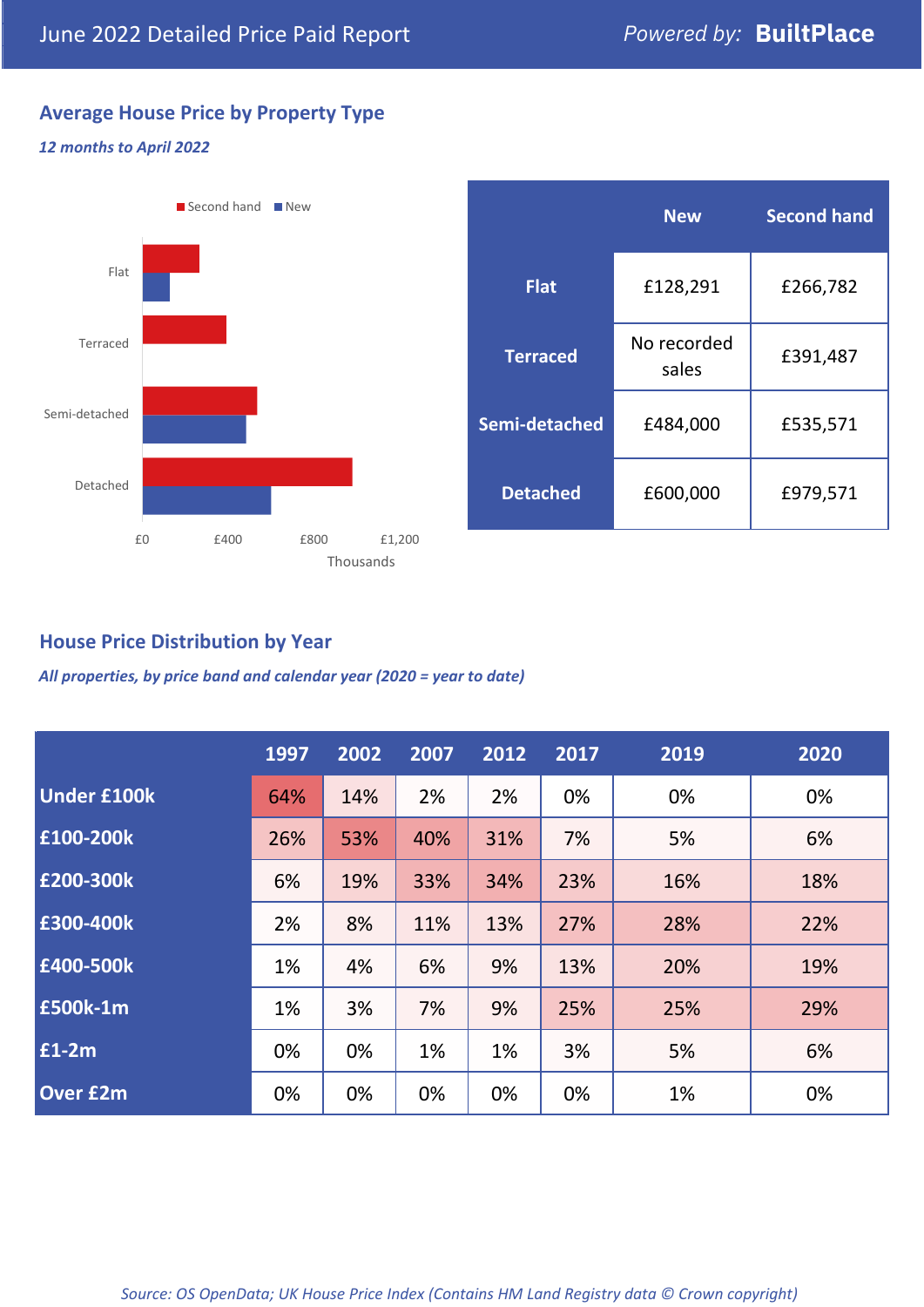# **Transactions (February 2022 data)**

*Annual Transactions, Indexed (2001-05 average = 100)*



There were 1,540 transactions in Welwyn Hatfield during the 12 months to February 2022. This is 70% of the average from 2001-05 and suggests activity is below pre-downturn levels.

Transactions in Welwyn Hatfield have fallen by 22.6% since 2014, compared to changes of -11.5% for East of England and -7.7% for England.



#### *Cash and New Build Sales as % of Total, by Year*

*Note: The data on this page EXCLUDES transactions identified as transfers under a power of sale/repossessions, buy-to-lets (where they can be identified by a mortgage), and transfers to non-private individuals - i.e. it comprises only Land Registry 'A' data.*